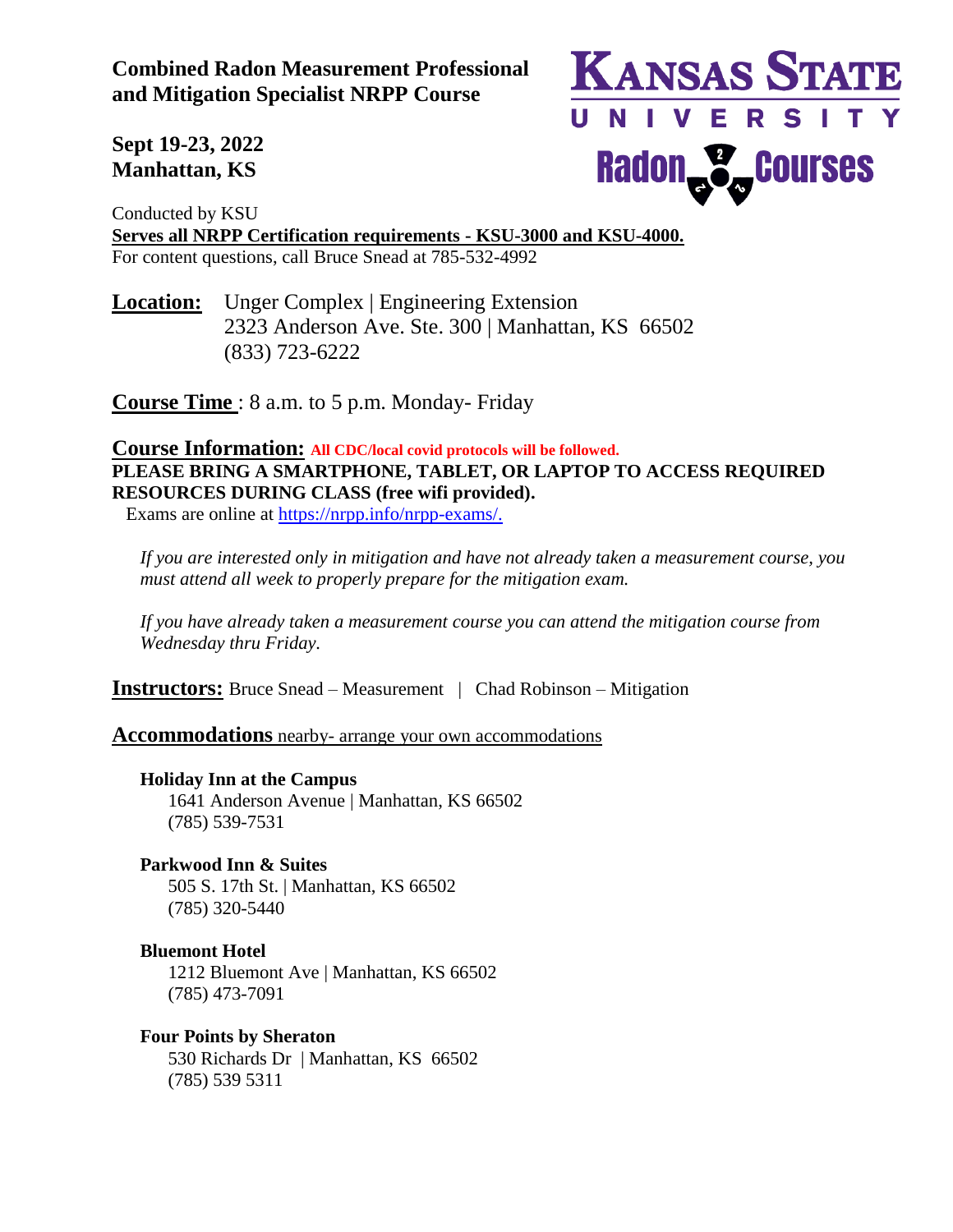#### **Registration:** All CDC/local covid protocols will be followed.

To register online, visit: <https://radoncourses.com/Entry-level/In-person#kansas>

- Or, fax your completed registration form to 785-532-6952.
- To register by mail, send your completed form to: KSU Radon Training, 2323 Anderson Ave., Suite 300, Manhattan, KS 66502

For registration questions or problems, call 833-723-6222 or email [radoncourse@ksu.edu](mailto:radoncourse@ksu.edu) between 8 a.m. and 5 p.m., Monday through Friday. **Please register by Sept 12. Registrations after that date will be charged a \$50 late fee.**

# **Registration Fees:**

| 5-Day Combined course   | $$950$ (save \$50!)                                              |
|-------------------------|------------------------------------------------------------------|
| Measurement course only | \$400                                                            |
| Mitigation course* only | \$600                                                            |
|                         | *previous measurement course required for mitigation course/exam |

### **Payment**:

Please pay by credit card ahead of time. Payment is expected by the program start date. \$50 late fee applies within 7 days of start date. Course fee includes study materials, copies of the appropriate ANSI-AARST standards, and refreshment breaks. Lunch is on your own.

## **Cancellation/Refund Policy:**

If you must cancel your registration, please do so as soon as possible. Substitutions are accepted. Registration fees, less a \$20 processing fee, will be refunded if notice is received in the conference registration office by 5 p.m. on **Sept 12**. To modify or cancel your registration, please send a written request to [radoncourse@ksu.edu](mailto:radoncourse@ksu.edu) with the subject line "Radon Training." After that date, due to guarantees we must give, refunds are not available. Registered participants who do not cancel their registration in writing by the deadline are responsible for the total registration fee even if they do not attend and have not paid the registration fee.

Engineering Extension may cancel or postpone this program because of insufficient enrollment or other unforeseen circumstances. If the program is cancelled or postponed, registration fees will be refunded but we cannot be held responsible for other costs, charges, or expenses, including cancellation/change charges assessed by airlines or travel agencies. Registration fees will not be cancelled and refunds will not be issued if the program is held but the registrant is unable to attend due to travel delays or cancellations caused by inclement weather, or due to other extraordinary circumstances beyond the control of Kansas State University.

## **Questions:**

Call the radon training toll free line at 833-723-6222 or e-mail radoncourse@ksu.edu for registration information. Please include the name of the event in the subject line of your e-mail. **For course content questions, call Bruce Snead at 785-532-4992.**

## **Special Assistance:**

A program participant who needs accommodations due to a disability or who has special dietary requirements should indicate services needed at the time of registration. If you have further questions please contact Stephanie Lehmkuhl at 833-723-6222. Early notification is requested, **by Aug 29,** to ensure that accommodations can be provided in a timely manner.

### **Notice of Nondiscrimination**

Kansas State University prohibits discrimination on the basis of race, color, ethnicity, national origin, sex (including sexual harassment and sexual violence), sexual orientation, gender identity, religion, age, ancestry, disability, genetic information, military status, or veteran status, in the University's programs and activities as required by applicable laws and regulations. The person designated with responsibility for coordination of compliance efforts and receipt of inquiries concerning nondiscrimination policies is the University's Title IX Coordinator: the Director of the Office of Institutional Equity, equity@k-state.edu, 103 Edwards Hall, Kansas State University, Manhattan, Kansas 66506-4801, 785-532-6220. The campus ADA Coordinator is the Director of Employee Relations, charlott@kstate.edu, who may be reached at 103 Edwards Hall, Kansas State University, Manhattan, Kansas 66506-4801,785-532-6277.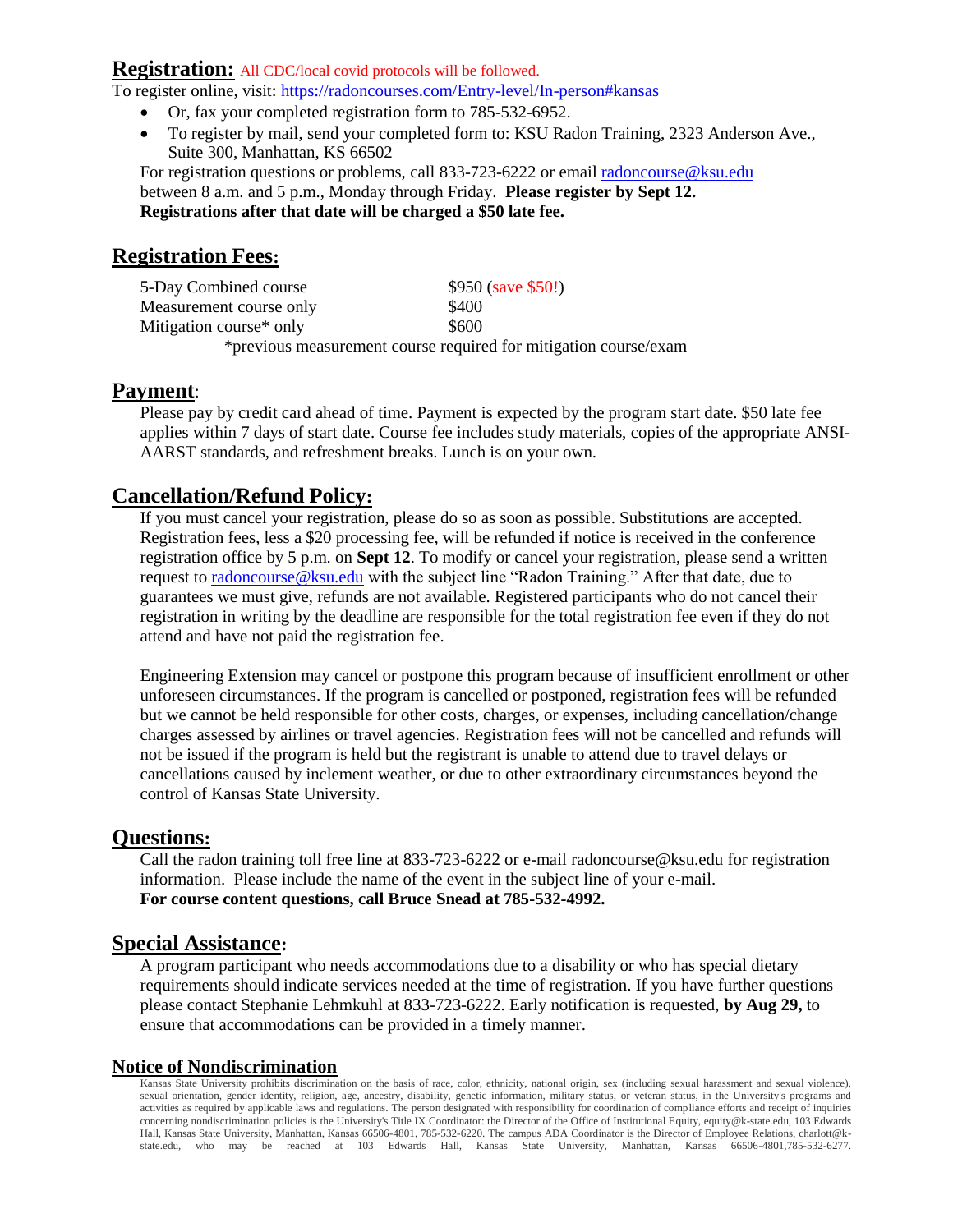### **Registration Form – NRPP Combined Radon Measurement and Mitigation Course Manhattan, KS Sept 19-23, 2022**

| Register Online - https://radoncourses.com/Entry-level/In-person#kansas                                                |                                                                                 |
|------------------------------------------------------------------------------------------------------------------------|---------------------------------------------------------------------------------|
| All CDC/local covid protocols will be followed.                                                                        |                                                                                 |
| Or, return this form by Sept 12 to:<br><b>KSU Radon Training</b>                                                       |                                                                                 |
| 2323 Anderson Avenue, Suite 300                                                                                        |                                                                                 |
| Manhattan, KS 66502                                                                                                    |                                                                                 |
|                                                                                                                        |                                                                                 |
| Name                                                                                                                   |                                                                                 |
| Affiliation/Company                                                                                                    |                                                                                 |
| Address                                                                                                                |                                                                                 |
| City                                                                                                                   |                                                                                 |
| <b>State</b><br>Zip                                                                                                    |                                                                                 |
| Daytime Phone                                                                                                          |                                                                                 |
| <b>FAX</b>                                                                                                             |                                                                                 |
| E-mail (Required for electronic registration confirmation)                                                             |                                                                                 |
|                                                                                                                        |                                                                                 |
| <b>Registration Fees</b>                                                                                               |                                                                                 |
| 5 Day Combined course                                                                                                  | \$950 (save \$50!)                                                              |
| Measurement course                                                                                                     | \$400                                                                           |
| Mitigation course *                                                                                                    | \$600                                                                           |
|                                                                                                                        | *(previous measurement course required)                                         |
| <b>Method of Payment</b>                                                                                               |                                                                                 |
| Check enclosed (make checks payable to Kansas State University, FEIN #48-0771751)                                      |                                                                                 |
| Charge to my credit card<br>Visa<br>MasterCard                                                                         | __American Express<br>Discover                                                  |
|                                                                                                                        |                                                                                 |
|                                                                                                                        | Card Number _________________Expiration Date _______CVV (3-digit security code) |
|                                                                                                                        |                                                                                 |
| <u> 1989 - Johann Stoff, deutscher Stoffen und der Stoffen und der Stoffen und der Stoffen und der Stoffen und der</u> | Print Cardholder's Name                                                         |
|                                                                                                                        |                                                                                 |
|                                                                                                                        |                                                                                 |
| <u> 1989 - Johann Barn, amerikansk politiker (</u>                                                                     | Cardholder's Signature                                                          |
| <b>Assistance for Participants with Disabilities/Dietary Requirements</b>                                              |                                                                                 |
| In order to assist you, please indicate by Aug 29 any special requirements and assistance needed.                      |                                                                                 |
|                                                                                                                        |                                                                                 |

# **For registration questions, call 833-723-6222** or **email**

[radoncourse@ksu.edu](mailto:radoncourse@ksu.edu) between 8 a.m. and 5 p.m., Monday through Friday.